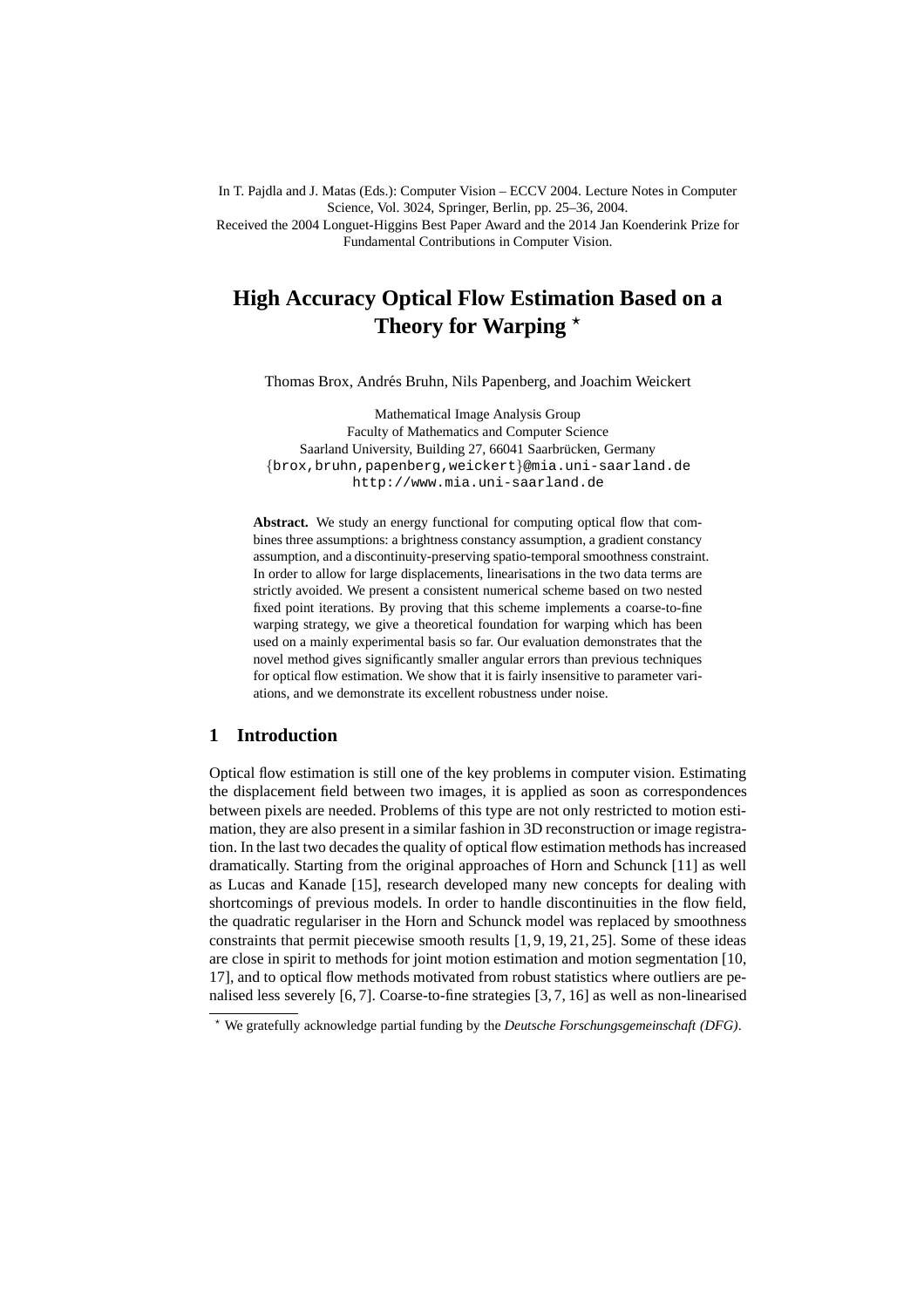models [19, 2] have been used to tackle large displacements. Finally, spatio-temporal approaches have ameliorated the results simply by using the information of an additional dimension [18, 6, 26, 10].

However, not only new ideas have improved the quality of optical flow estimation techniques. Also efforts to obtain a better understanding of what the methods do in detail, and which effects are caused by changing their parameters, gave an insight into how several models could work together. Furthermore, variational formulations of models gave access to the long experience of numerical mathematics in solving partly difficult optimisation problems. Finding the optimal solution to a certain model is often not trivial, and often the full potential of a model is not used because concessions to implementation aspects have to be made.

In this paper we propose a novel variational approach that integrates several of the before mentioned concepts and which can be minimised with a solid numerical method. It is further shown that a coarse-to-fine strategy using the so-called warping technique [7, 16], implements the non-linearised optical flow constraint used in [19, 2] and in image registration. This has two important effects: Firstly, it becomes possible to integrate the warping technique, which was so far only algorithmically motivated, into a variational framework. Secondly, it shows a theoretically sound way of how image correspondence problems can be solved with an efficient multi-resolution technique. It should be noted that – apart from a very nice paper by Lefébure and Cohen  $[14]$  – not many theoretical results on warping are available so far.

Finally, the grey value constancy assumption, which is the basic assumption in optical flow estimation, is extended by a gradient constancy assumption. This makes the method robust against grey value changes. While gradient constancy assumptions have also been proposed in [23, 22] in order to deal with the aperture problem in the scope of a local approach, their use within variational methods is novel.

The experimental evaluation shows that our method yields excellent results. Compared to those in the literature, their accuracy is always significantly higher, sometimes even twice as high as the best value known so far. Moreover, the method proved also to be robust under a considerable amount of noise and computation times of only a few seconds per frame on contemporary hardware are possible.

Paper organisation. In the next section, our variational model is introduced, first by discussing all model assumptions, and then in form of an energy based formulation. Section 3 derives a minimisation scheme for this energy. The theoretical foundation of warping methods as a numerical approximation step is given in Section 4. An experimental evaluation is presented in Section 5, followed by a brief summary in Section 6.

## **2 The Variational Model**

Before deriving a variational formulation for our optical flow method, we give an intuitive idea of which constraints in our view should be included in such a model.

#### **– Grey value constancy assumption.**

Since the beginning of optical flow estimation, it has been assumed that the grey value of a pixel is not changed by the displacement.

$$
I(x, y, t) = I(x + u, y + v, t + 1)
$$
\n(1)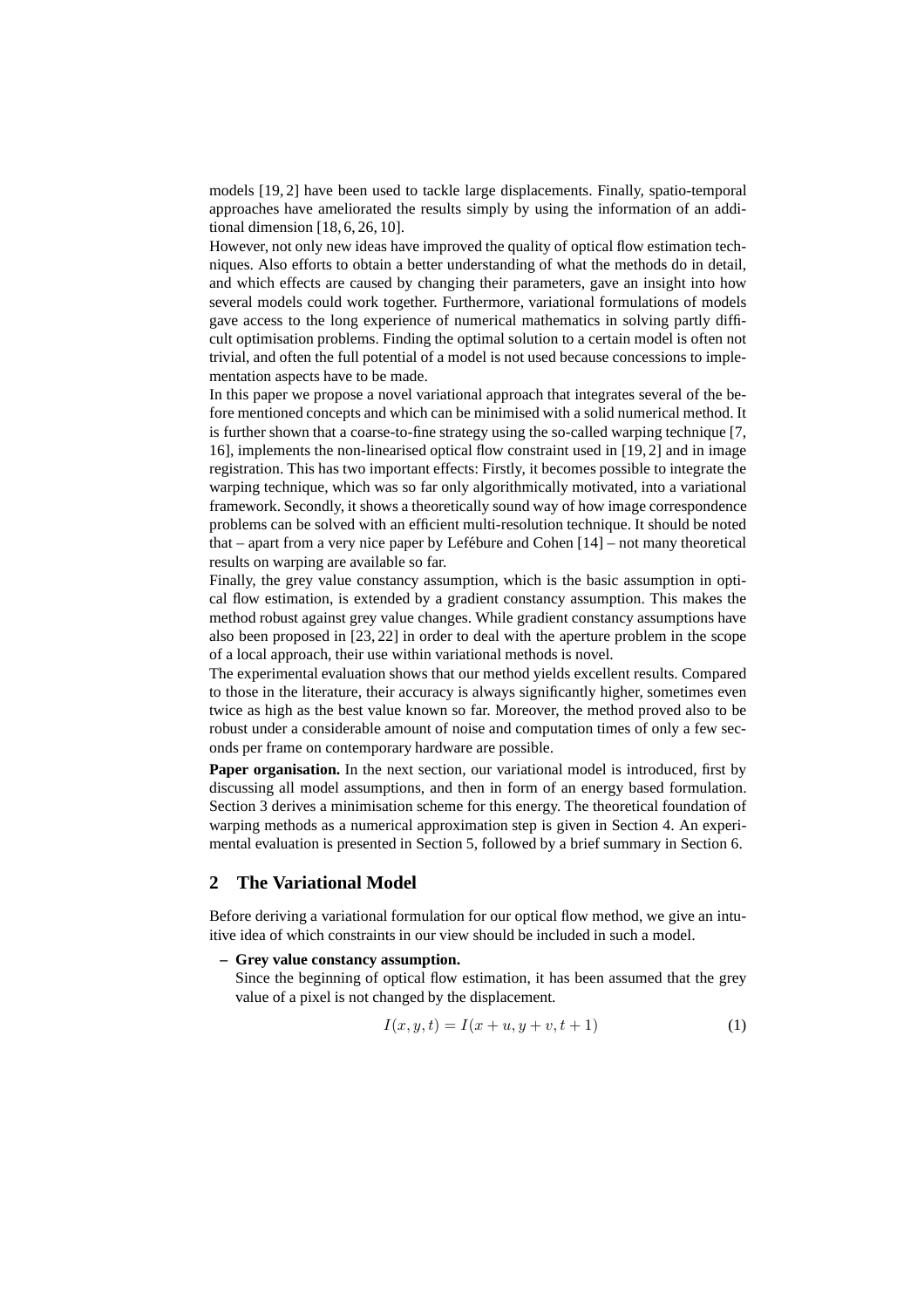Here  $I: \Omega \subset \mathbb{R}^3 \to \mathbb{R}$  denotes a rectangular image sequence, and  $\mathbf{w} := (u, v, 1)^\top$ is the searched displacement vector between an image at time t and another image at time  $t + 1$ . The linearised version of the grey value constancy assumption yields the famous optical flow constraint [11]

$$
I_x u + I_y v + I_t = 0 \tag{2}
$$

where subscripts denote partial derivatives. However, this linearisation is only valid under the assumption that the image changes linearly along the displacement, which is in general not the case, especially for large displacements. Therefore, our model will use the original, non-linearised grey value constancy assumption  $(1)$ .

#### **– Gradient constancy assumption.**

The grey value constancy assumption has one decisive drawback: It is quite susceptible to slight changes in brightness, which often appear in natural scenes. Therefore, it is useful to allow some small variations in the grey value and help to determine the displacement vector by a criterion that is invariant under grey value changes. Such a criterion is the gradient of the image grey value, which can also be assumed not to vary due to the displacement [23]. This gives

$$
\nabla I(x, y, t) = \nabla I(x + u, y + v, t + 1).
$$
 (3)

Here  $\nabla = (\partial_x, \partial_y)^\top$  denotes the spatial gradient. Again it can be useful to refrain from a linearisation. The constraint (3) is particularly helpful for translatory motion, while constraint (2) can be better suited for more complicated motion patterns.

#### **– Smoothness assumption.**

So far, the model estimates the displacement of a pixel only locally without taking any interaction between neighbouring pixels into account. Therefore, it runs into problems as soon as the gradient vanishes somewhere, or if only the flow in normal direction to the gradient can be estimated (*aperture problem*). Furthermore, one would expect some outliers in the estimates. Hence, it is useful to introduce as a further assumption the smoothness of the flow field. This smoothness constraint can either be applied solely to the spatial domain, if there are only two frames available, or to the spatio-temporal domain, if the displacements in a sequence of images are wanted. As the optimal displacement field will have discontinuities at the boundaries of objects in the scene, it is sensible to generalise the smoothness assumption by demanding a *piecewise smooth* flow field.

## **– Multiscale approach.**

In the case of displacements that are larger than one pixel per frame, the cost functional in a variational formulation must be expected to be multi-modal, i.e. a minimisation algorithm could easily be trapped in a local minimum. In order to find the global minimum, it can be useful to apply multiscale ideas: One starts with solving a coarse, smoothed version of the problem by working on the smoothed image sequence. The new problem may have a unique minimum, hopefully close to the global minimum of the original problem. The coarse solution is used as initialisation for solving a refined version of the problem until step by step the original problem is solved. Instead of smoothing the image sequence, it is more efficient to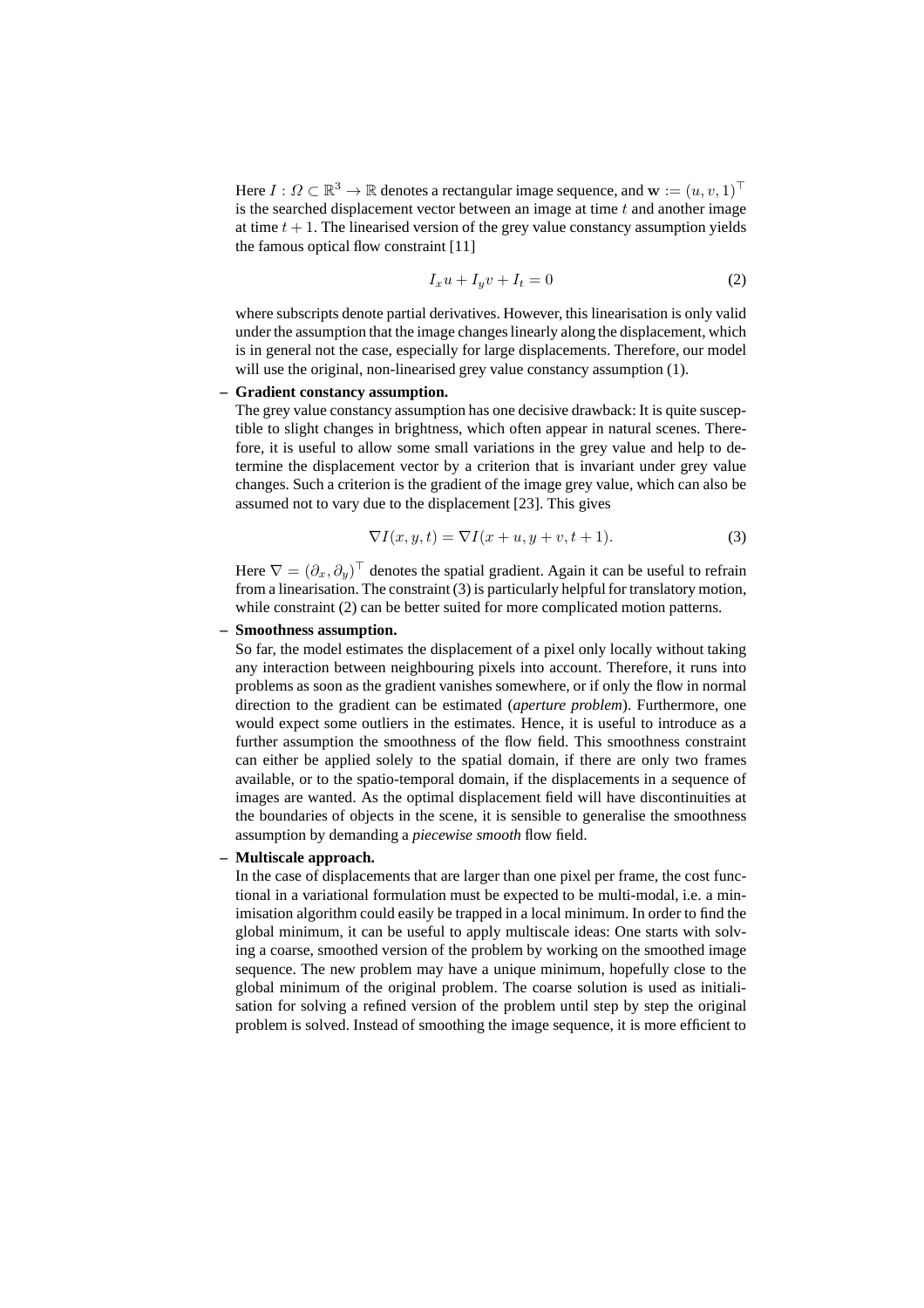downsample the images respecting the sampling theorem, so the model ends up in a multiresolution strategy.

With this description, it is straightforward to derive an energy functional that penalises deviations from these model assumptions. Let  $\mathbf{x} := (x, y, t)^\top$  and  $\mathbf{w} := (u, v, 1)^\top$ . Then the global deviations from the grey value constancy assumption and the gradient constancy assumption are measured by the energy

$$
E_{Data}(u,v) = \int_{\Omega} \left( |I(\mathbf{x} + \mathbf{w}) - I(\mathbf{x})|^2 + \gamma |\nabla I(\mathbf{x} + \mathbf{w}) - \nabla I(\mathbf{x})|^2 \right) d\mathbf{x}
$$
 (4)

with  $\gamma$  being a weight between both assumptions. Since with quadratic penalisers, outliers get too much influence on the estimation, an increasing concave function  $\Psi(s^2)$  is applied, leading to a robust energy [7, 16]:

$$
E_{Data}(u, v) = \int_{\Omega} \Psi\left(|I(\mathbf{x} + \mathbf{w}) - I(\mathbf{x})|^2 + \gamma |\nabla I(\mathbf{x} + \mathbf{w}) - \nabla I(\mathbf{x})|^2\right) d\mathbf{x}
$$
 (5)

The function  $\Psi$  can also be applied separately to each of these two terms. We use the function  $\Psi(s^2) = \sqrt{s^2 + \epsilon^2}$  which results in (modified)  $L^1$  minimisation. Due to the small positive constant  $\epsilon$ ,  $\Psi(s)$  is still convex which offers advantages in the minimisation process. Moreover, this choice of  $\Psi$  does not introduce any additional parameters, since  $\epsilon$  is only for numerical reasons and can be set to a fixed value, which we choose to be 0.001.

Finally, a smoothness term has to describe the model assumption of a piecewise smooth flow field. This is achieved by penalising the total variation of the flow field  $[20, 8]$ , which can be expressed as

$$
E_{Smooth}(u,v) = \int_{\Omega} \Psi\left(|\nabla_3 u|^2 + |\nabla_3 v|^2\right) \mathbf{dx}.
$$
 (6)

with the same function for  $\Psi$  as above. The spatio-temporal gradient  $\nabla_3:=(\partial_x,\partial_y,\partial_t)^\top$ indicates that a spatio-temporal smoothness assumption is involved. For applications with only two images available it is replaced by the spatial gradient.

The total energy is the weighted sum between the data term and the smoothness term

$$
E(u, v) = E_{Data} + \alpha E_{Smooth}
$$
 (7)

with some regularisation parameter  $\alpha > 0$ . Now the goal is to find the functions u and  $v$  that minimise this energy.

# **3 Minimisation**

### **3.1 Euler–Lagrange Equations**

Since  $E(u, v)$  is highly nonlinear, the minimisation is not trivial. For better readability we define the following abbreviations, where the use of  $z$  instead of  $t$  emphasises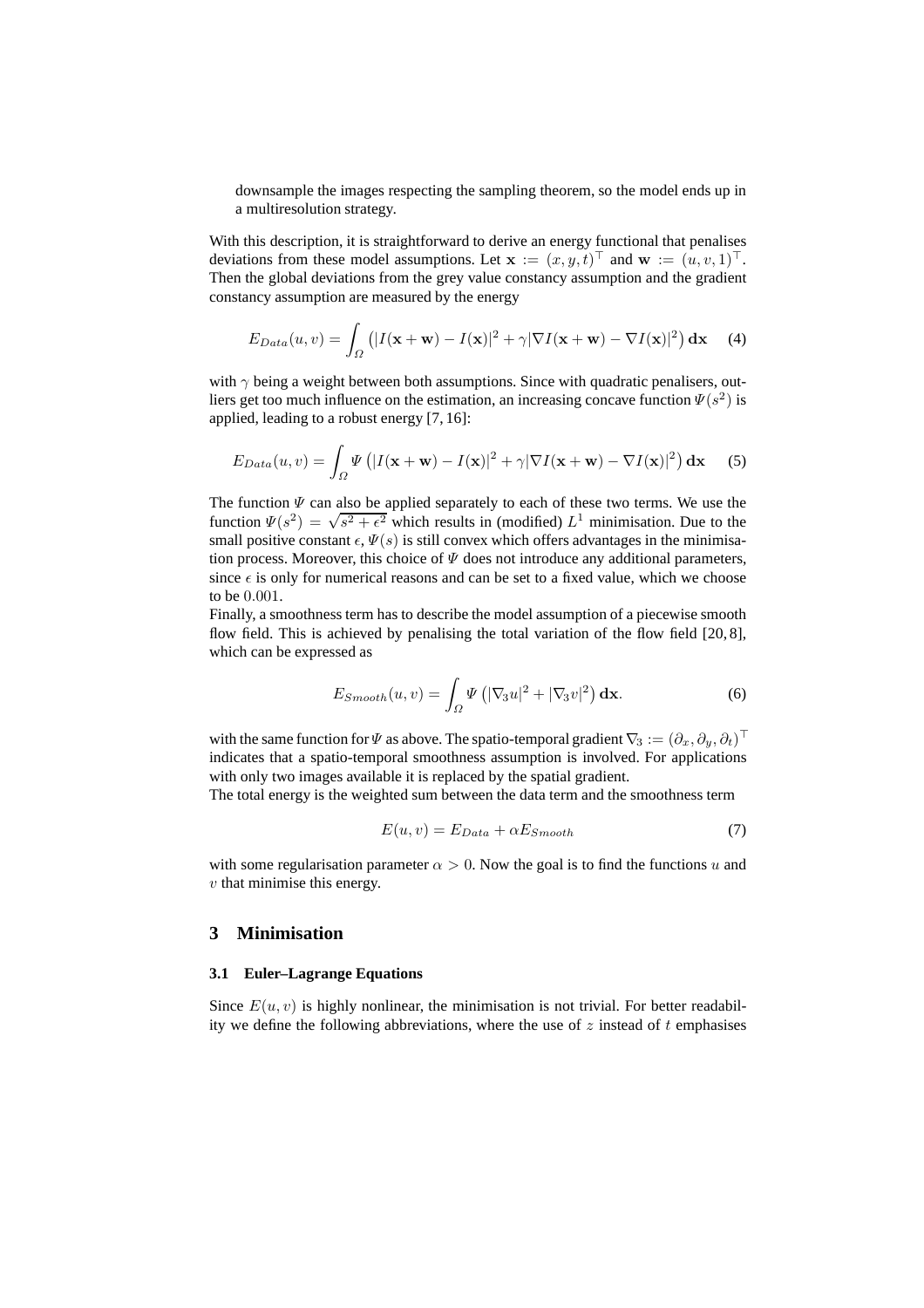that the expression is *not* a temporal derivative but a difference that is sought to be minimised.

$$
I_x := \partial_x I(\mathbf{x} + \mathbf{w}),
$$
  
\n
$$
I_y := \partial_y I(\mathbf{x} + \mathbf{w}),
$$
  
\n
$$
I_z := I(\mathbf{x} + \mathbf{w}) - I(\mathbf{x}),
$$
  
\n
$$
I_{xx} := \partial_{xx} I(\mathbf{x} + \mathbf{w}),
$$
  
\n
$$
I_{xy} := \partial_{xy} I(\mathbf{x} + \mathbf{w}),
$$
  
\n
$$
I_{yy} := \partial_{yy} I(\mathbf{x} + \mathbf{w}),
$$
  
\n
$$
I_{xz} := \partial_x I(\mathbf{x} + \mathbf{w}) - \partial_x I(\mathbf{x}),
$$
  
\n
$$
I_{yz} := \partial_y I(\mathbf{x} + \mathbf{w}) - \partial_y I(\mathbf{x}).
$$
\n(8)

According to the calculus of variations, a minimiser of (7) must fulfill the Euler-Lagrange equations

$$
\Psi'(I_z^2 + \gamma (I_{xz}^2 + I_{yz}^2)) \cdot (I_x I_z + \gamma (I_{xx} I_{xz} + I_{xy} I_{yz})) \n- \alpha \text{ div } (\Psi'(|\nabla_3 u|^2 + |\nabla_3 v|^2) \nabla_3 u) = 0, \n\Psi'(I_z^2 + \gamma (I_{xz}^2 + I_{yz}^2)) \cdot (I_y I_z + \gamma (I_{yy} I_{yz} + I_{xy} I_{xz})) \n- \alpha \text{ div } (\Psi'(|\nabla_3 u|^2 + |\nabla_3 v|^2) \nabla_3 v) = 0
$$

with reflecting boundary conditions.

#### **3.2 Numerical Approximation**

The preceding Euler-Lagrange equations are nonlinear in their argument  $\mathbf{w} = (u, v, 1)^\top$ . A first step towards a linear system of equations, which can be solved with common numerical methods, is the use of fixed point iterations on w. In order to implement a multiscale approach, necessary to better approximate the global optimum of the energy, these fixed point iterations are combined with a downsampling strategy. Instead of the standard downsampling factor of 0.5 on each level, it is proposed here to use an *arbitrary* factor  $\eta \in (0,1)$ , what allows smoother transitions from one scale to the next<sup>1</sup>. Moreover, the full pyramid of images is used, starting with the smallest possible image at the coarsest grid. Let  $\mathbf{w}^k = (u^k, v^k, 1)^\top$ ,  $k = 0, 1, \dots$ , with the initialisation  $\mathbf{w}^0 = (0,0,1)^\top$  at the coarsest grid. Further, let  $I^k_*$  be the abbreviations defined in (8) but with the iteration variable  $w^k$  instead of w. Then  $w^{k+1}$  will be the solution of

$$
\Psi'((I_z^{k+1})^2 + \gamma((I_{xz}^{k+1})^2 + (I_{yz}^{k+1})^2)) \cdot (I_x^k I_z^{k+1} + \gamma(I_{xx}^k I_{xz}^{k+1} + I_{xy}^k I_{yz}^{k+1})) \n- \alpha \operatorname{div} (\Psi'(|\nabla_3 u^{k+1}|^2 + |\nabla_3 v^{k+1}|^2) \nabla_3 u^{k+1}) = 0 \n\Psi'((I_z^{k+1})^2 + \gamma((I_{xz}^{k+1})^2 + (I_{yz}^{k+1})^2)) \cdot (I_y^k I_z^{k+1} + \gamma(I_{yy}^k I_{yz}^{k+1} + I_{xy}^k I_{xz}^{k+1})) \n- \alpha \operatorname{div} (\Psi'(|\nabla_3 u^{k+1}|^2 + |\nabla_3 v^{k+1}|^2) \nabla_3 v^{k+1}) = 0.
$$
\n(9)

As soon as a fixed point in  $w^k$  is reached, we change to the next finer scale and use this solution as initialisation for the fixed point iteration on this scale.

<sup>&</sup>lt;sup>1</sup> Since the grid size in both x- and y-direction is reduced by  $\eta$ , the image size in fact shrinks with a factor  $\eta^2$  at each scale.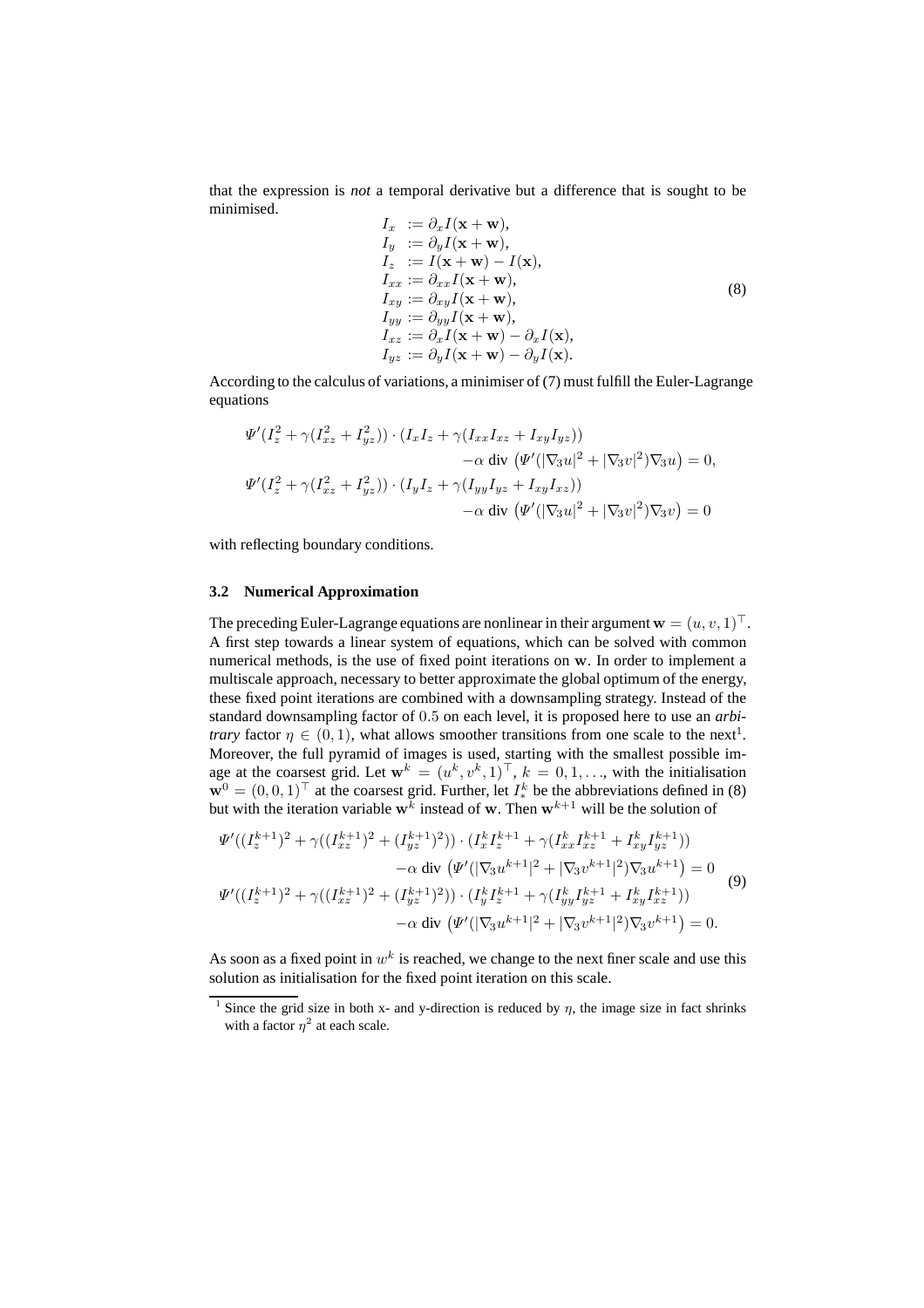Notice that we have a fully implicit scheme for the smoothness term and a semi-implicit scheme for the data term. Implicit schemes are used to yield higher stability and faster convergence. However, this new system is still nonlinear because of the nonlinear function  $\Psi'$  and the symbols  $I_{*}^{k+1}$ . In order to remove the nonlinearity in  $I_{*}^{k+1}$ , first order Taylor expansions are used:

$$
\begin{array}{l} I^{k+1}_z \approx I^k_z + I^k_x du^k + I^k_y dv^k, \\ I^{k+1}_{xz} \approx I^k_{xz} + I^k_{xx} du^k + I^k_{xy} dv^k, \\ I^{k+1}_{yz} \approx I^k_{yz} + I^k_{xy} du^k + I^k_{yy} dv^k, \end{array}
$$

where  $u^{k+1} = u^k + du^k$  and  $v^{k+1} = v^k + dv^k$ . So we split the unknowns  $u^{k+1}$ ,  $v^{k+1}$ in the solutions of the previous iteration step  $u^k$ ,  $v^k$  and unknown increments  $du^k$ ,  $dv^k$ . For better readability let

$$
\begin{split} (\Psi')_{Data}^k &:= \Psi' \Big( (I_z^k + I_x^k du^k + I_y^k dv^k)^2 \\ &+ \gamma \big( (I_{xz}^k + I_{xx}^k du^k + I_{xy}^k dv^k)^2 + (I_{yz}^k + I_{xy}^k du^k + I_{yy}^k dv^k)^2 \big) \Big), \\ (\Psi')_{Smooth}^k &:= \Psi' (|\nabla_3 (u^k + du^k)|^2 + |\nabla_3 (v^k + dv^k)|^2), \end{split} \tag{10}
$$

where  $(\Psi')_{Data}^k$  can be interpreted as a robustness factor in the data term, and  $(\Psi')_{Smooth}^k$ as a diffusivity in the smoothness term. With this the first equation in system (9) can be written as

$$
0 = (\Psi')_{Data}^{k} \cdot \left( I_x^{k} \left( I_z^{k} + I_x^{k} du^{k} + I_y^{k} dv^{k} \right) \right) + \gamma (\Psi')_{Data}^{k} \cdot \left( I_{xx}^{k} (I_{xz}^{k} + I_{xx}^{k} du^{k} + I_{xy}^{k} dv^{k}) + I_{xy}^{k} (I_{yz}^{k} + I_{xy}^{k} du^{k} + I_{yy}^{k} dv^{k}) \right) - \alpha \operatorname{div} ((\Psi')_{Smooth}^{k} \nabla_3 (u^{k} + du^{k})) , \qquad (11)
$$

and the second equation can be expressed in a similar way. This is still a nonlinear system of equations for a fixed k, but now in the unknown increments  $du^k, dv^k$ . As the only remaining nonlinearity is due to  $\Psi'$ , and  $\Psi$  has been chosen to be a convex function, the remaining optimisation problem is a convex problem, i.e. there exists a unique minimum solution.

In order to remove the remaining nonlinearity in  $\Psi'$ , a second, inner, fixed point iteration loop is applied. Let  $du^{k,0} := 0$ ,  $dv^{k,0} := 0$  be our initialisation and let  $du^{k,l}, dv^{k,l}$ denote the iteration variables at some step l. Furthermore, let  $(\Psi')_{Data}^{k,l}$  and  $(\Psi')_{Smooth}^{k,l}$ denote the robustness factor and the diffusivity defined in  $(10)$  at iteration k, l. Then finally the *linear* system of equations in  $du^{k,l+1}$ ,  $dv^{k,l+1}$  reads

$$
0 = (\Psi')_{Data}^{k,l} \cdot \left( I_x^k \left( I_z^k + I_x^k du^{k,l+1} + I_y^k dv^{k,l+1} \right) \right) + \gamma I_{xx}^k (I_{xz}^k + I_{xx}^k du^{k,l+1} + I_{xy}^k dv^{k,l+1}) + \gamma I_{xy}^k (I_{yz}^k + I_{xy}^k du^{k,l+1} + I_{yy}^k dv^{k,l+1}) \right) - \alpha \operatorname{div} \left( (\Psi')_{Smooth}^{k,l} \nabla_3 (u^k + du^{k,l+1}) \right)
$$
(12)

for the first equation. Using standard discretisations for the derivatives, the resulting sparse linear system of equations can now be solved with common numerical methods, such as Gauss-Seidel or SOR iterations. Expressions of type  $I(x + w<sup>k</sup>)$  are computed by means of bilinear interpolation.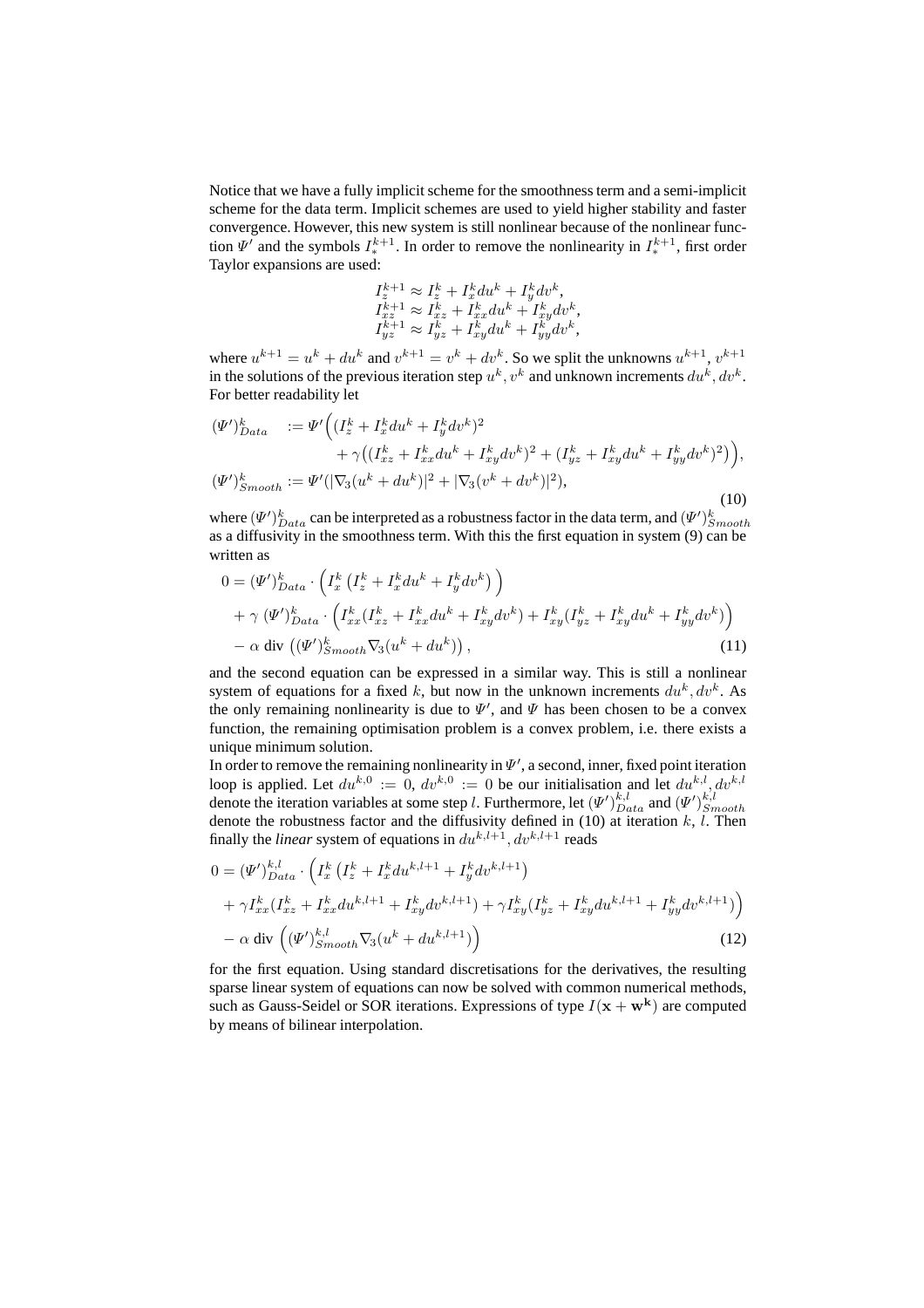## **4 Relation to Warping Methods**

Coarse-to-fine warping techniques are a frequently used tool for improving the performance of optic flow methods  $[3, 7, 17]$ . While they are often introduced on a purely experimental basis, we show in this section that they can be theoretically justified as a numerical approximation.

In order to establish this relation, we restrict ourselves to the grey value constancy model by setting  $\gamma = 0$ . Let us also simplify the model by assuming solely spatial smoothness, as in [17]. Under these conditions, (11) can be written as

$$
(\Psi')_{Data}^{k} \nabla I^{k} (\nabla I^{k})^{\top} \begin{pmatrix} du^{k} \\ dv^{k} \end{pmatrix} - \alpha \begin{pmatrix} \text{div } ((\Psi')_{Smooth}^{k} \nabla (u^{k} + du^{k})) \\ \text{div } ((\Psi')_{Smooth}^{k} \nabla (v^{k} + dv^{k})) \end{pmatrix}
$$
  
= -(\Psi')\_{Data}^{k} I\_{z}^{k} \nabla I^{k} (13)

For a fixed  $k$ , this system is equivalent to the Euler–Lagrange equations described in [17]. Also there, only the increments du and dv between the first image and the warped second image are estimated. The same increments appear in the outer fixed point iterations of our approach in order to resolve the nonlinearity of the grey value constancy assumption. *This shows that the warping technique implements the minimisation of a non-linearised constancy assumption by means of fixed point iterations on* w*.*

In earlier approaches, the main motivation for warping has been the coarse-to-fine strategy. Due to solutions  $u$  and  $v$  computed on coarser grids, only an increment du and dv had to be computed on the fine grid. Thus, the estimates used to have a magnitude of less than one pixel per frame, independent of the magnitude of the total displacement. This ability to deal with larger displacements proved to be a very important aspect in differential optical flow estimation.

A second strategy to deal with large displacements has been the usage of the nonlinearised grey value constancy assumption [19, 2]. Here, large displacements are allowed from the beginning. However, the nonlinearity results in a multi-modal functional. In such a setting, the coarse-to-fine strategy is not only wanted, but even necessary to better approximate the global minimum. At the end, both strategies not only lead to similar results. In fact, as we have seen above, they are completely equivalent. As a consequence, the coarse-to-fine warping technique can be formulated as a single minimisation problem, and image registration techniques relying on non-linearised constancy assumptions get access to an efficient multiresolution method for minimising their energy functionals.

## **5 Evaluation**

For evaluation purposes experiments with both synthetic and real-world image data were performed. The presented angular errors were computed according to [5]. Let us start our evaluation with the two variants of a famous sequence: the *Yosemite* sequence with and without cloudy sky. The original version with cloudy sky was created by Lynn Quam and is available at ftp://ftp.csd.uwo.ca/pub/vision. It combines both divergent and translational motion. The version without clouds is available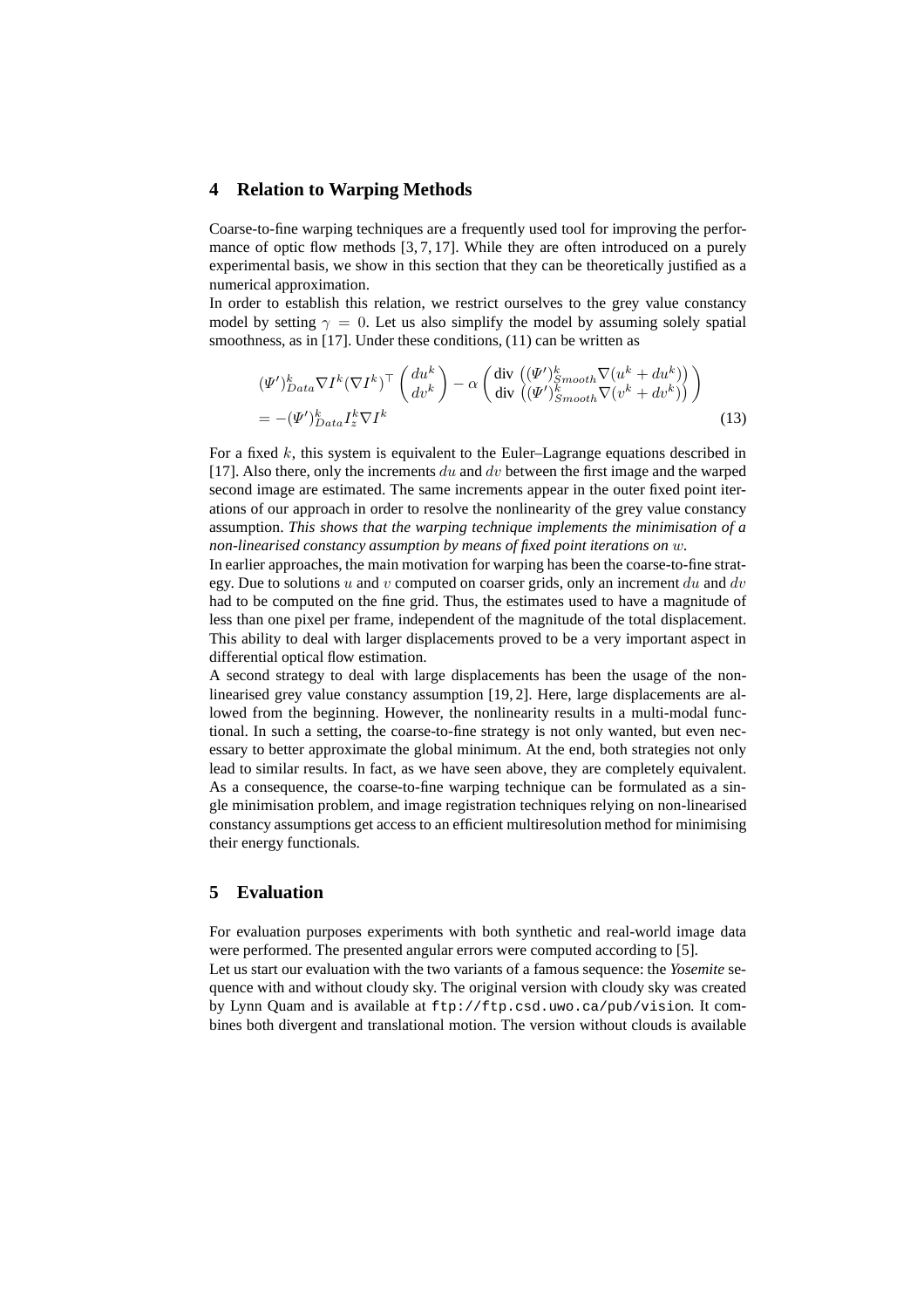| Yosemite with clouds   |                |                                  | Yosemite without clouds                               |  |  |
|------------------------|----------------|----------------------------------|-------------------------------------------------------|--|--|
| Technique              | AAE            | <b>STD</b>                       | Technique<br>AAE STD                                  |  |  |
| Nagel [5]              |                | $10.22^{\circ}$ 16.51 $^{\circ}$ | $2.16^{\circ}$ $2.00^{\circ}$<br>Ju et al. [12]       |  |  |
| Horn–Schunck, mod. [5] |                | $9.78^{\circ}$ 16.19 $^{\circ}$  | Bab-Hadiashar-Suter [4] 2.05° 2.92°                   |  |  |
| Uras et al. $[5]$      |                | $8.94^{\circ}$ 15.61 $^{\circ}$  | $1.99^{\circ}$ 1.41 $^{\circ}$<br>Lai-Vemuri [13]     |  |  |
| Alvarez et al. [2]     |                | $5.53^{\circ}$ 7.40 <sup>°</sup> | $1.59^{\circ}$ 1.39 $^{\circ}$<br>Our method (2D)     |  |  |
| Weickert et al. [24]   |                | 5.18 $^{\circ}$ 8.68 $^{\circ}$  | $1.58^{\circ}$ 1.21 $^{\circ}$<br>Mémin-Pérez [16]    |  |  |
| Mémin-Pérez [16]       | $4.69^\circ$   | $6.89^\circ$                     | $1.46^{\circ}$ $1.50^{\circ}$<br>Weickert et al. [24] |  |  |
| Our method (2D)        | $2.46^{\circ}$ | $7.31^\circ$                     | $1.14^{\circ}$ 2.14 $^{\circ}$<br>Farnebäck [10]      |  |  |
| Our method (3D)        | $1.94^\circ$   | $6.02^\circ$                     | $0.98^{\circ}$ 1.17 $^{\circ}$<br>Our method (3D)     |  |  |

**Table 1.** Comparison between the results from the literature with 100 % density and our results for the *Yosemite* sequence with and without cloudy sky. AAE = average angular error. STD = standard deviation.  $2D =$  spatial smoothness assumption.  $3D =$  spatio-temporal smoothness assumption.

at http://www.cs.brown.edu/people/black/images.html.

Tab.1 shows a comparison of our results for both sequences to the best results from the literature. As one can see, our variational approach outperforms all other methods. Regarding the sequence with clouds, we achieve results that are more than twice as accurate as all results from the literature. For the sequence without clouds, angular errors below 1 degree are reached for the first time with a method that offers full density. The corresponding flow fields presented in Fig.1 give a qualitative impression of these raw numbers: They match the ground truth very well. Not only the discontinuity between the two types of motion is preserved, also the translational motion of the clouds is estimated accurately. The reason for this behaviour lies in our assumptions, that are clearly stated in the energy functional: While the choice of the smoothness term allows discontinuities, the gradient constancy assumption is able to handle brightness changes – like in the area of the clouds.

Because of the presence of second order image derivatives in our energy functional, we tested the influence of noise on the performance of our method in the next experiment. We added Gaussian noise of mean zero and different standard deviations to both sequences. The obtained results are presented in Tab.2. They show that our approach even yields excellent flow estimates when severe noise is present: For the cloudy Yosemite sequence, our average angular error for noise with standard deviation 40 is better than all results from the literature for the sequence *without* noise.

In a third experiment we evaluated the robustness of the free parameters in our approach: the weight  $\gamma$  between the grey value and the gradient constancy assumption, and the smoothness parameter  $\alpha$ . Often an image sequence is preprocessed by Gaussian convolution with standard deviation  $\sigma$  [5]. In this case,  $\sigma$  can be regarded as a third parameter. We computed results with parameter settings that deviated by a factor 2 in both directions from the optimum setting. The outcome listed in Tab. 3 shows that the method is also very robust under parameter variations.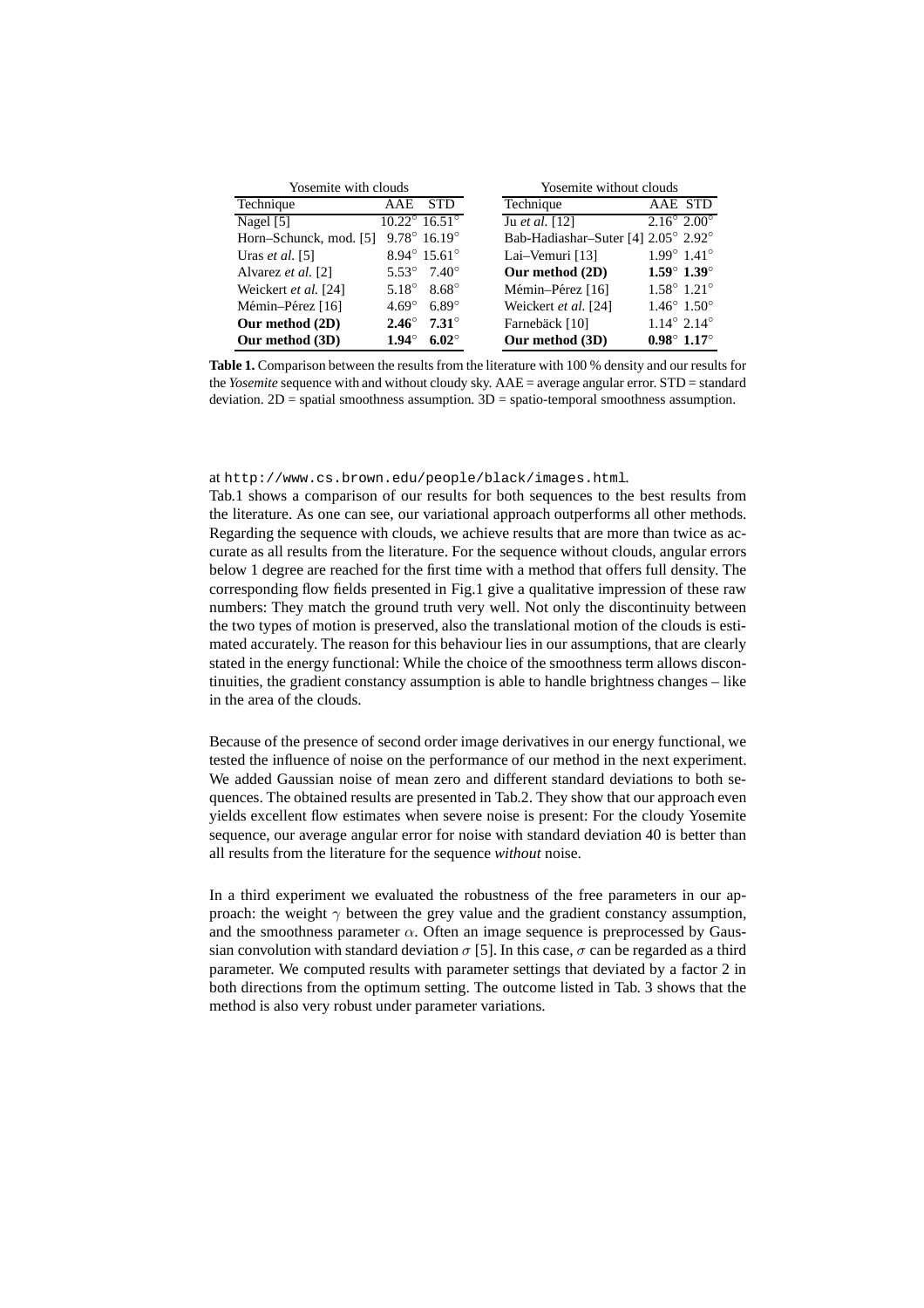| Yosemite with clouds |                |              | Yosemite without clouds |                |                |
|----------------------|----------------|--------------|-------------------------|----------------|----------------|
| $\sigma_n$           | AAE            | STD          | $\sigma_n$              | A A E          | STD            |
| $\theta$             | $1.94^{\circ}$ | $6.02^\circ$ |                         | $0.98^\circ$   | $1.17^{\circ}$ |
| 10                   | $2.50^\circ$   | $5.96^\circ$ | 10                      | $1.26^\circ$   | $1.29^\circ$   |
| 20                   | $3.12^{\circ}$ | $6.24^\circ$ | 20                      | $1.63^\circ$   | $1.39^\circ$   |
| 30                   | $3.77^\circ$   | $6.54^\circ$ | 30                      | $2.03^\circ$   | $1.53^{\circ}$ |
| 40                   | $4.37^\circ$   | $712^\circ$  | 40                      | $2.40^{\circ}$ | $171^{\circ}$  |

**Table 2.** Results for the *Yosemite* sequence with and without cloudy sky. Gaussian noise with varying standard deviations  $\sigma_n$  was added, and the average angular errors and their standard deviations were computed.  $AAE =$  average angular error.  $STD =$  standard deviation.

| Yosemite with clouds |          |     |                |  |  |
|----------------------|----------|-----|----------------|--|--|
| $\sigma$             | $\alpha$ |     | AAE            |  |  |
| 0.8                  | 80       | 100 | $1.94^\circ$   |  |  |
| 0.4                  | 80       | 100 | $2.10^{\circ}$ |  |  |
| 1.6                  | 80       | 100 | $2.04^{\circ}$ |  |  |
| 0.8                  | 40       | 100 | $2.67^\circ$   |  |  |
| 0.8                  | 160      | 100 | $2.21^{\circ}$ |  |  |
| 0.8                  | 80       | 50  | $2.07^\circ$   |  |  |
| 0.8                  | 80       | 200 | $2.03^{\circ}$ |  |  |

**Table 3.** Parameter variation for our method with spatio-temporal smoothness assumption.

Although our paper does not focus on fast computation but on high accuracy, the implicit minimisation scheme presented here is also reasonably fast, especially if the reduction factor  $\eta$  is lowered or if the iterations are stopped before full convergence. The convergence behaviour and computation times can be found in Tab. 4. Computations have been performed on a 3.06 GHz Intel Pentium 4 processor executing C/C++ code.

For evaluating the performance of our method for real-world image data, the *Ettlinger Tor* traffic sequence by Nagel was used. This sequence consists of 50 frames of size  $512 \times 512$ . It is available at http://i21www.ira.uka.de/image\_sequences/. In Fig. 2 the computed flow field and its magnitude are shown. Our estimation gives very realistic results, and the algorithm hardly suffers from interlacing artifacts that are present in all frames. Moreover, the flow boundaries are rather sharp and can be used directly for segmentation purposes by applying a simple thresholding step.

|  | 3D - spatio-temporal method |  |
|--|-----------------------------|--|
|--|-----------------------------|--|

| $5D -$ spatro-temporal inctiou |             |             |       |             |                |  |
|--------------------------------|-------------|-------------|-------|-------------|----------------|--|
| reduction                      | outer fixed | inner fixed | SOR   | computation | AAE            |  |
| factor $n$                     | point iter. | point iter. | iter. | time/frame  |                |  |
| 0.95                           |             |             |       | 23.4s       | $1.94^\circ$   |  |
| 0.90                           | 38          |             | 10    | 5.1s        | $2.09^\circ$   |  |
| 0.80                           | 18          |             | 10    | 2.7s        | $2.56^{\circ}$ |  |
| 0.75                           |             |             |       | 1.2s        | $3.44^\circ$   |  |
|                                |             |             |       |             |                |  |

**Table 4.** Computation times and convergence for Yosemite sequence with clouds.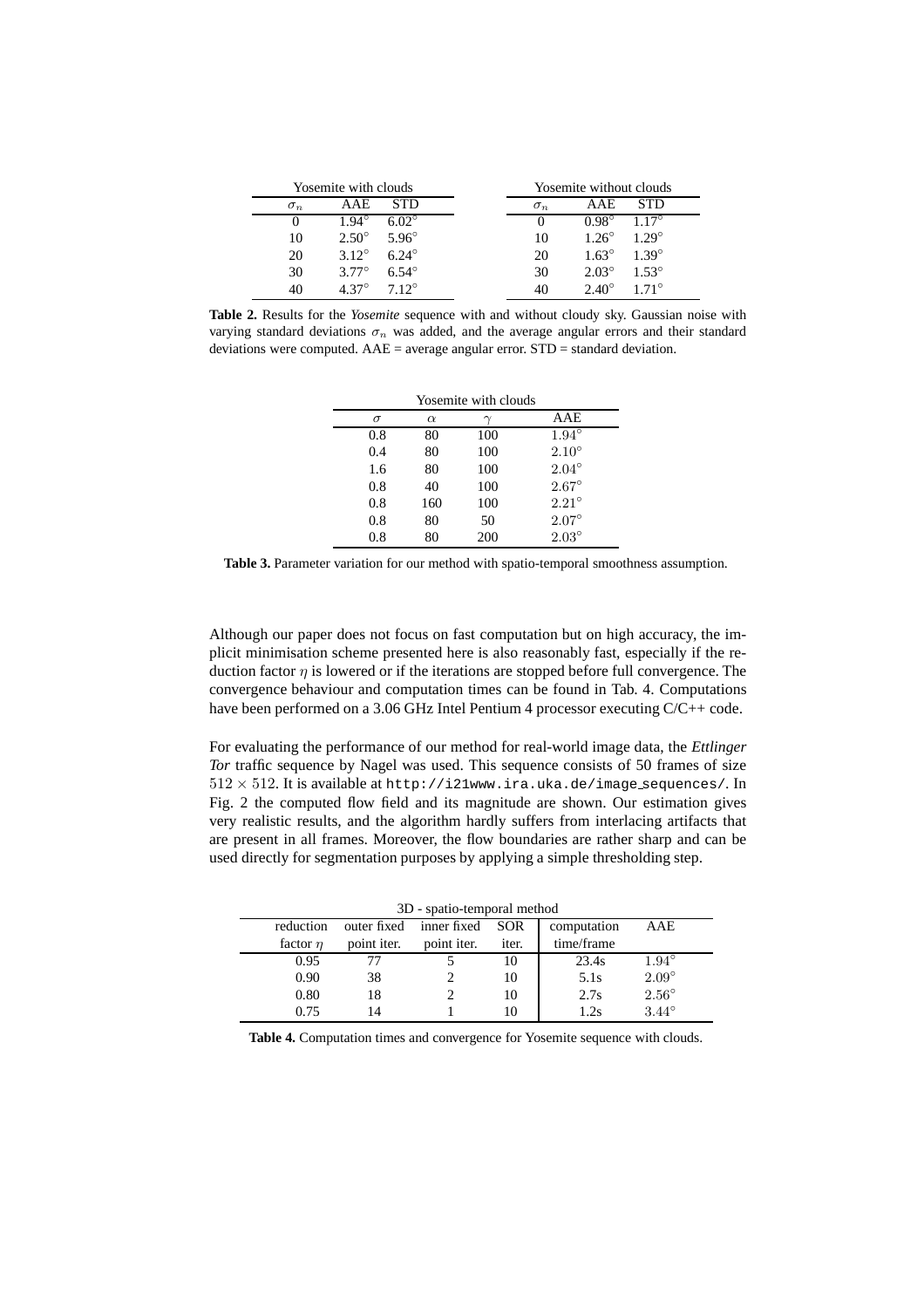

**Fig. 1.** *(a) Top left:* Frame 8 of the *Yosemite* sequence without clouds. *(b) Top right:* Corresponding frame of the sequence *with* clouds. *(c) Middle left:* Ground truth without clouds. *(d) Middle right:* Ground truth *with* clouds. *(e) Bottom left:* Computed flow field by our 3D method for the sequence without clouds. *(f) Bottom right:* Ditto for the sequence *with* clouds.

# **6 Conclusion**

In this paper we have investigated a continuous, rotationally invariant energy functional for optical flow computations based on two terms: a robust data term with a brightness constancy and a gradient constancy assumption, combined with a discontinuitypreserving spatio-temporal TV regulariser. While each of these concepts has proved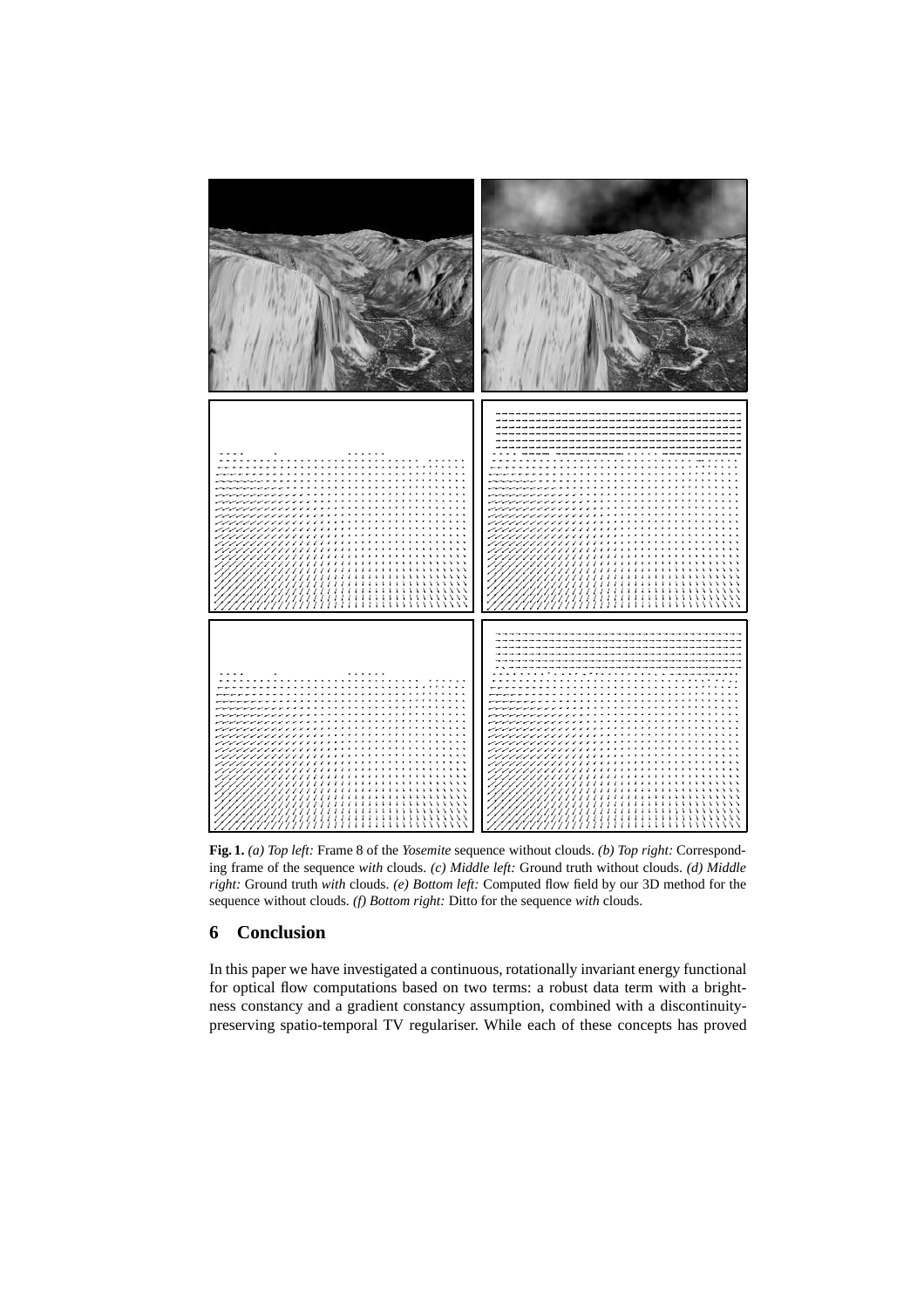

**Fig. 2.** *(a) Left:* Computed flow field between frame 5 and 6 of the *Ettlinger Tor* traffic sequence. *(b) Right:* Computed magnitude of the optical flow field.

its use before (see e.g. [22, 26]), we have shown that their combination outperforms all methods from the literature so far. One of the main reasons for this performance is the use of an energy functional with *non-linearised* data term and our strategy to consequently postpone all linearisations to the *numerical* scheme: *While linearisations in the model immediately compromise the overall performance of the system, linearisations in the numerical scheme can help to improve convergence to the global minimum.* Another important result in our paper is the proof that *the widely-used warping can be theoretically justified as a numerical approximation strategy that does not influence the continuous model*. We hope that this strategy of transparent continuous modelling in conjunction with consistent numerical approximations shows that excellent performance and deeper theoretical understanding are not contradictive: They are nothing else but two sides of the same medal.

# **References**

- 1. L. Alvarez, J. Esclarín, M. Lefébure, and J. Sánchez. A PDE model for computing the optical flow. In *Proc. XVI Congreso de Ecuaciones Diferenciales y Aplicaciones*, pages 1349–1356, Las Palmas de Gran Canaria, Spain, Sept. 1999.
- 2. L. Alvarez, J. Weickert, and J. Sánchez. Reliable estimation of dense optical flow fields with large displacements. *International Journal of Computer Vision*, 39(1):41–56, Aug. 2000.
- 3. P. Anandan. A computational framework and an algorithm for the measurement of visual motion. *International Journal of Computer Vision*, 2:283–310, 1989.
- 4. A. Bab-Hadiashar and D. Suter. Robust optic flow computation. *International Journal of Computer Vision*, 29(1):59–77, Aug. 1998.
- 5. J. L. Barron, D. J. Fleet, and S. S. Beauchemin. Performance of optical flow techniques. *International Journal of Computer Vision*, 12(1):43–77, Feb. 1994.
- 6. M. J. Black and P. Anandan. Robust dynamic motion estimation over time. In *Proc. 1991 IEEE Computer Society Conference on Computer Vision and Pattern Recognition*, pages 292–302, Maui, HI, June 1991. IEEE Computer Society Press.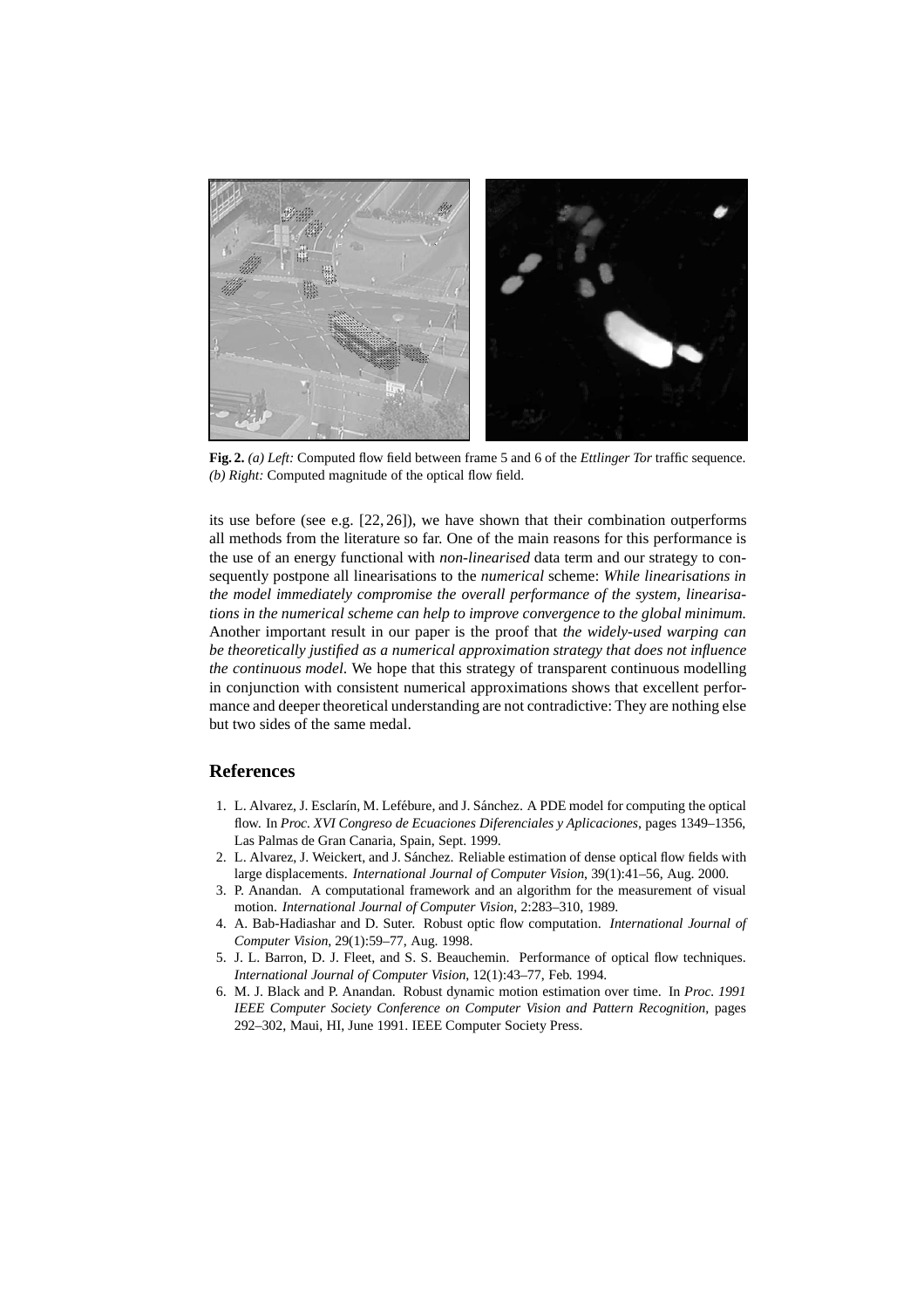- 7. M. J. Black and P. Anandan. The robust estimation of multiple motions: parametric and piecewise smooth flow fields. *Computer Vision and Image Understanding*, 63(1):75–104, Jan. 1996.
- 8. I. Cohen. Nonlinear variational method for optical flow computation. In *Proc. Eighth Scandinavian Conference on Image Analysis*, volume 1, pages 523–530, Tromsø, Norway, May 1993.
- 9. R. Deriche, P. Kornprobst, and G. Aubert. Optical-flow estimation while preserving its discontinuities: a variational approach. In *Proc. Second Asian Conference on Computer Vision*, volume 2, pages 290–295, Singapore, Dec. 1995.
- 10. G. Farnebäck. Very high accuracy velocity estimation using orientation tensors, parametric motion, and simultaneous segmentation of the motion field. In *Proc. Eighth International Conference on Computer Vision*, volume 1, pages 171–177, Vancouver, Canada, July 2001. IEEE Computer Society Press.
- 11. B. Horn and B. Schunck. Determining optical flow. *Artificial Intelligence*, 17:185–203, 1981.
- 12. S. Ju, M. Black, and A. Jepson. Skin and bones: multi-layer, locally affine, optical flow and regularization with transparency. In *Proc. 1996 IEEE Computer Society Conference on Computer Vision and Pattern Recognition*, pages 307–314, San Francisco, CA, June 1996. IEEE Computer Society Press.
- 13. S.-H. Lai and B. C. Vemuri. Reliable and efficient computation of optical flow. *International Journal of Computer Vision*, 29(2):87–105, Oct. 1998.
- 14. M. Lef´ebure and L. D. Cohen. Image registration, optical flow and local rigidity. *Journal of Mathematical Imaging and Vision*, 14(2):131–147, Mar. 2001.
- 15. B. Lucas and T. Kanade. An iterative image registration technique with an application to stereo vision. In *Proc. Seventh International Joint Conference on Artificial Intelligence*, pages 674–679, Vancouver, Canada, Aug. 1981.
- 16. E. M´emin and P. P´erez. A multigrid approach for hierarchical motion estimation. In *Proc. Sixth International Conference on Computer Vision*, pages 933–938, Bombay, India, Jan. 1998. Narosa Publishing House.
- 17. E. Mémin and P. Pérez. Hierarchical estimation and segmentation of dense motion fields. *International Journal of Computer Vision*, 46(2):129–155, 2002.
- 18. H.-H. Nagel. Extending the 'oriented smoothness constraint' into the temporal domain and the estimation of derivatives of optical flow. In O. Faugeras, editor, *Computer Vision – ECCV '90*, volume 427 of *Lecture Notes in Computer Science*, pages 139–148. Springer, Berlin, 1990.
- 19. H.-H. Nagel and W. Enkelmann. An investigation of smoothness constraints for the estimation of displacement vector fields from image sequences. *IEEE Transactions on Pattern Analysis and Machine Intelligence*, 8:565–593, 1986.
- 20. L. I. Rudin, S. Osher, and E. Fatemi. Nonlinear total variation based noise removal algorithms. *Physica D*, 60:259–268, 1992.
- 21. C. Schnörr. Segmentation of visual motion by minimizing convex non-quadratic functionals. In *Proc. Twelfth International Conference on Pattern Recognition*, volume A, pages 661– 663, Jerusalem, Israel, Oct. 1994. IEEE Computer Society Press.
- 22. M. Tistarelli. Multiple constraints for optical flow. In J.-O. Eklundh, editor, *Computer Vision – ECCV '94*, volume 800 of *Lecture Notes in Computer Science*, pages 61–70. Springer, Berlin, 1994.
- 23. S. Uras, F. Girosi, A. Verri, and V. Torre. A computational approach to motion perception. *Biological Cybernetics*, 60:79–87, 1988.
- 24. J. Weickert, A. Bruhn, and C. Schnörr. Lucas/Kanade meets Horn/Schunck: Combining local and global optic flow methods. Technical Report 82, Dept. of Mathematics, Saarland University, Saarbrücken, Germany, Apr. 2003.